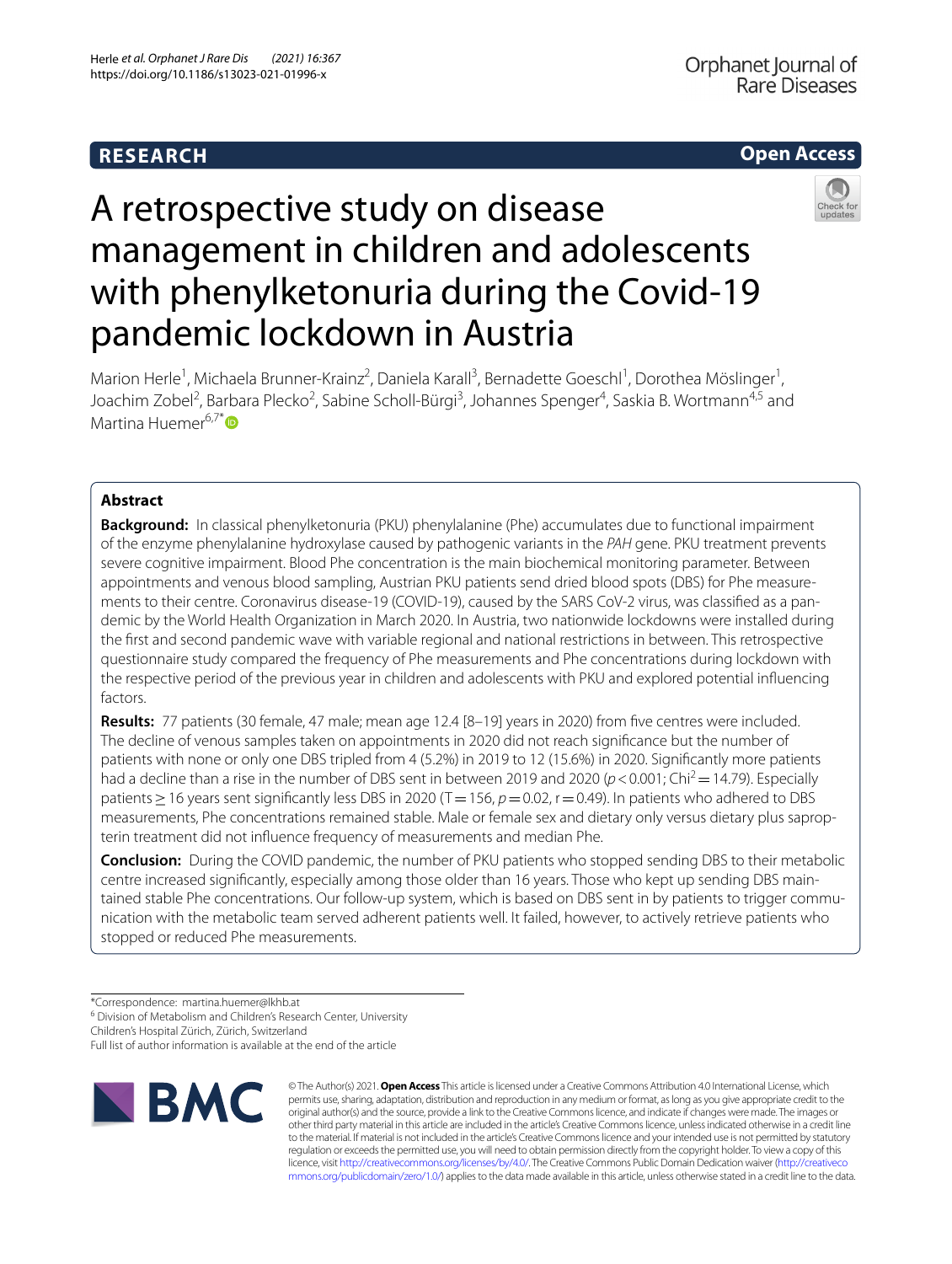**Keywords:** Health system resources, Patient self-management, Adherence

#### **Background**

Phenylketonuria (PKU) is an inborn error of phenylalanine (Phe) metabolism in which the enzyme phenylalanine hydroxylase that metabolises Phe to tyrosine is functionally impaired due to variants in the *PAH* gene [\[1](#page-5-0), [2\]](#page-5-1). Inheritance is autosomal recessive. PKU is a rare disease with an incidence of about 1:10.000 [\[1](#page-5-0), [2](#page-5-1)]. Untreated, classical PKU leads to severe, early cognitive impairment caused by Phe neurotoxicity. PKU is an ideal disease for newborn screening as cognitive decline is prevented by treatment. Phe concentration is the main biochemical monitoring parameter [\[1–](#page-5-0)[3\]](#page-5-2).

Mainstay of treatment is a natural protein-restricted diet mostly complemented with special Phe-free amino acid supplements. The oral drug sapropterin can lower Phe in patients with tetrahydrobiopterin (BH4) responsive variants. The recently introduced subcutaneously applied enzyme replacement therapy for PKU, pegvaliase, is licensed for patients from 16 years [\[3\]](#page-5-2).

In Austria, most patients with PKU are followed in fve metabolic centres. Patients come for appointments including venous blood sampling for a complete profle of amino acids and other parameters one to four times per year, depending on age and metabolic stability. Between scheduled visits, patients send dried blood spots (DBS) for Phe (and tyrosine) measurements to the centre. If Phe exceeds the recommended range, the metabolic team actively contacts parents and patients by phone for counselling.

Coronavirus disease-19 (COVID-19), caused by the SARS CoV-2 virus, was classifed as a pandemic by the World Health Organization in March 2020. The first Austrian cases of SARS CoV-2 virus infections became evident on February 25th 2020 and the frst deaths from COVID-19 occurred in March 2020. A nationwide lockdown including school closures was installed from March 16th to the 4th of May 2020, followed by partial re-opening until the summer holidays in July and August. During the second wave of the pandemic, strict regulations from September 2020 were followed by a second lockdown phase with school closures from November 17th to December 7th 2020 [\[4](#page-5-3)].

Although children and adolescents are at less risk for severe courses of COVID-19 disease, they may sufer from indirect efects of the pandemic such as impaired access to chronic and acute care, obesogenic and generally more unhealthy eating and behavioural habits associated with the altered everyday life due to pandemic-associated restrictions and regulations as well as psychological burdens  $[4-6]$  $[4-6]$ . The indirect impact of the pandemic proved even worse for children with chronic health conditions [[6\]](#page-5-4). Globally, inborn metabolic disease-related services were reduced to 60–80% of normal during 3 months of lockdown in 2020 compared to the same period in 2019 indicating a profound impact of the restrictions on patient management and care [[7\]](#page-5-5). For PKU, it is unknown whether impaired management and care applies to all afected children, or mainly to socially deprived individuals [\[8](#page-5-6)] or to those with pre-existing psychological burdens [\[9](#page-5-7)].

This retrospective study aimed to investigate whether the number of Phe measurements and Phe concentrations difered between times of lockdown compared to the same period of the previous year 2019 and whether age, sex, metabolic control and type of treatment infuence changes in number of measurements and Phe concentrations.

#### **Methods**

This retrospective survey was restricted to children with classical PKU who were in 2019 already attending school and who would thus be most afected in their everyday life by the lockdown measures. Metabolic teams of fve metabolic centres in Austria in which approximately 90% of the country's paediatric PKU patients are followed answered survey questions on sex, year of birth and treatment (diet, sapropterin, and enzyme replacement), number of Phe measurements, Phe concentrations from DBS sent from home, number of regular metabolic clinic visits and Phe concentrations from venous samples taken on these occasions, and the number of telemedicine consultations in their patients with classical PKU. Reporting periods for Phe measurements were from 16/3/2020 to 4/12/2020 and from 16/3/2019 to 4/12/2019 (comparison period). Measurement intervals were interpreted according to the age-adjusted control frequency for Phe and Phe target concentrations as recommended by the centres.

#### **Statistical analysis**

Age, sex, type of treatment, number of Phe-measurements, number of regular metabolic clinic visits, number of telemedicine consultations and average Phe concentrations (from DBS and venous samples) for the two measurement periods were analysed descriptively. If patients had more than one Phe measurement from venous samples, the mean was calculated; for Phe measured from DBS, the median (Mdn) was used. The number of patients with a median Phe concentration (from DBS)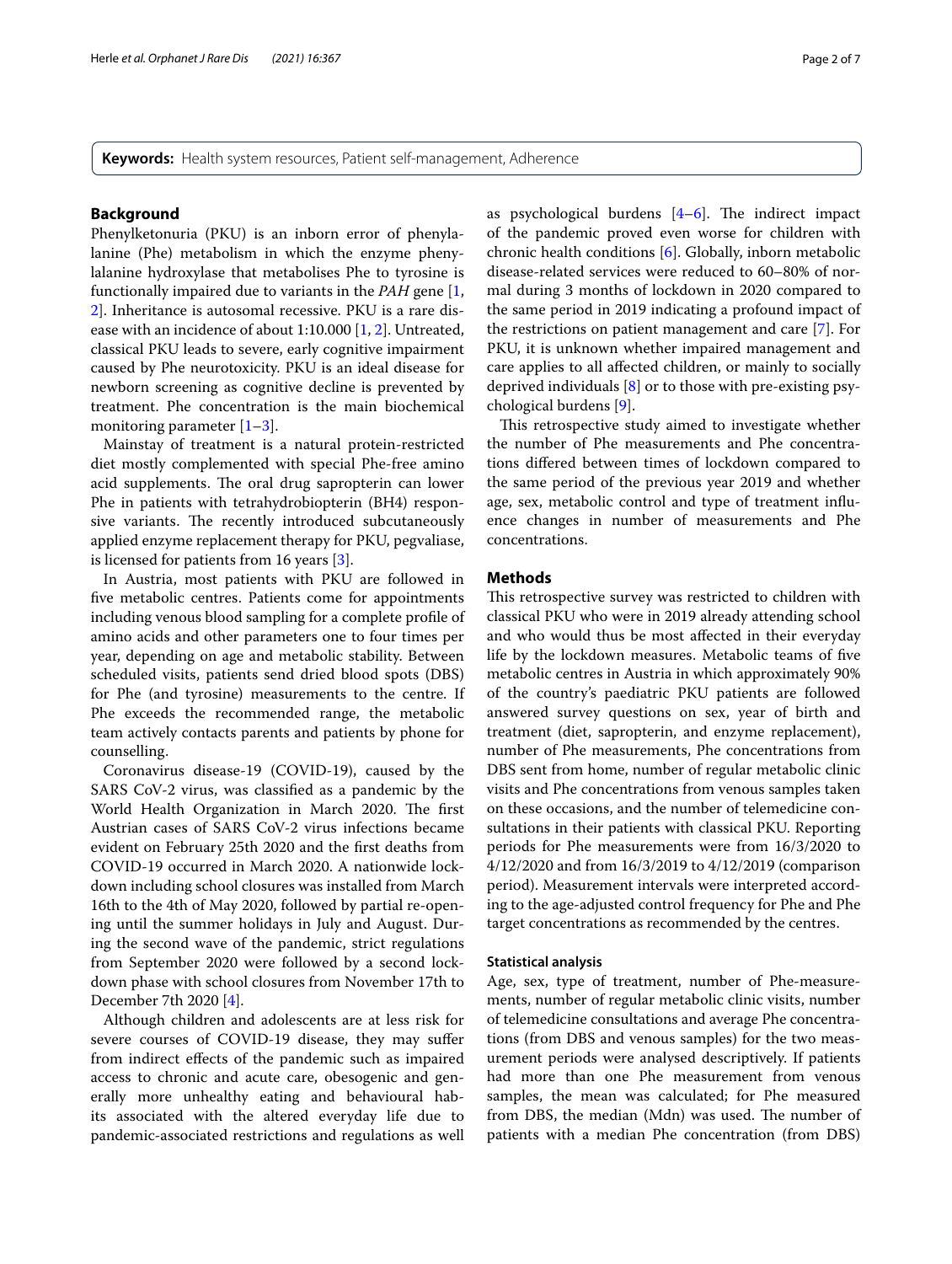within the recommended range during one or both measurement periods was determined and confdence intervals (95% CI by modifed Wald method) were computed.

Since average Phe concentrations and number of Phemeasurements were not normally distributed between patients, Wilcoxon signed-rank test was applied to compare these variables between the two measurement periods. Analyses were repeated for subgroups of patients (age groups: 8–10/10–12/12–16/>16 years; sex: male/ female; treatment: with/without sapropterin, average Phe from DBS in 2019: within/above recommended range). For signifcant results, efect sizes (r) are reported. By convention, effect sizes > 0.2 are considered small effects,  $> 0.5$  medium effects and  $> 0.8$  large effects [\[10](#page-5-8)].

For categorical data (0 vs. 1–2 venous samples; average Phe from DBS within versus above the recommended range) Fisher's exact test was calculated. Calculations were done with SPSS (IBM SPSS Statistics 25.0) and Graphpad [\[11\]](#page-5-9). *P* values (two-tailed)  $\leq$  0.05 were considered statistically signifcant, for multiple comparisons, Bonferroni–Holm-correction was applied.

#### **Results**

Data from 77 school-age children and adolescents (30 female, 47 male; mean age 12.4 (8–19) years) followed in fve metabolic centres in Austria were included. Twenty (26%) were between 8 and 10 years, 18 (23.4%) between 10 and 12 years, 19 (24.7%) between 12 and 16 and 20 (26%) were between 16 and 19 years old. All were on dietary treatment and 11 (14.3%) were additionally treated with sapropterin.

Most centres recommended monthly Phe-measurements for children between 6 and 16 years, but some centres extended intervals in very stable patients. Recommendations to patients older than 16 years were less homogeneous with intervals from monthly to every 6 months. Interestingly, recommendations for Phe target concentrations difered between centres. All except two recommendations followed at least one of the available guidelines or recommendations  $[12-16]$  $[12-16]$ ; 13 of 20 recommendations followed the European guidelines [\[14](#page-5-12)].

The average number of Phe measurements from DBS (Mdn=7 in 2019 and 6 in 2020) difered signifcantly between the two measurement periods (*T*=1602,  $p$ <0.001,  $r$  = 0.28). Overall, the number of patients with none or only one DBS increased from 4 (5.2%) in 2019 to 12 (15.6%) in 2020. Ten patients had not sent a single DBS to the laboratory in 2020. Signifcantly more patients had a decline than a rise in their number of DBS sent in for Phe measurements from 2019 to 2020  $(p<0.001;$  $Chi^2 = 14.79$  (Fig. [1\)](#page-2-0).

Subgroup analysis according to age groups revealed that patients  $\geq 16$  years sent significantly less DBS in 2020 (*T*=156, *p*=0.02, *r*=0.49).

Measurements from venous blood samples are exclusively taken at appointments to the outpatients' clinic. Whereas 13 patients (16.9%) had two appointments in 2019, only one patient (1.3%) had two regular checkups in 2020 (Fig. [2](#page-3-0)). Appointments to the outpatients' clinic were not generally replaced by telemedicine consultations; only four patients (5.2%) received such a consultation. The number of patients without any

<span id="page-2-0"></span>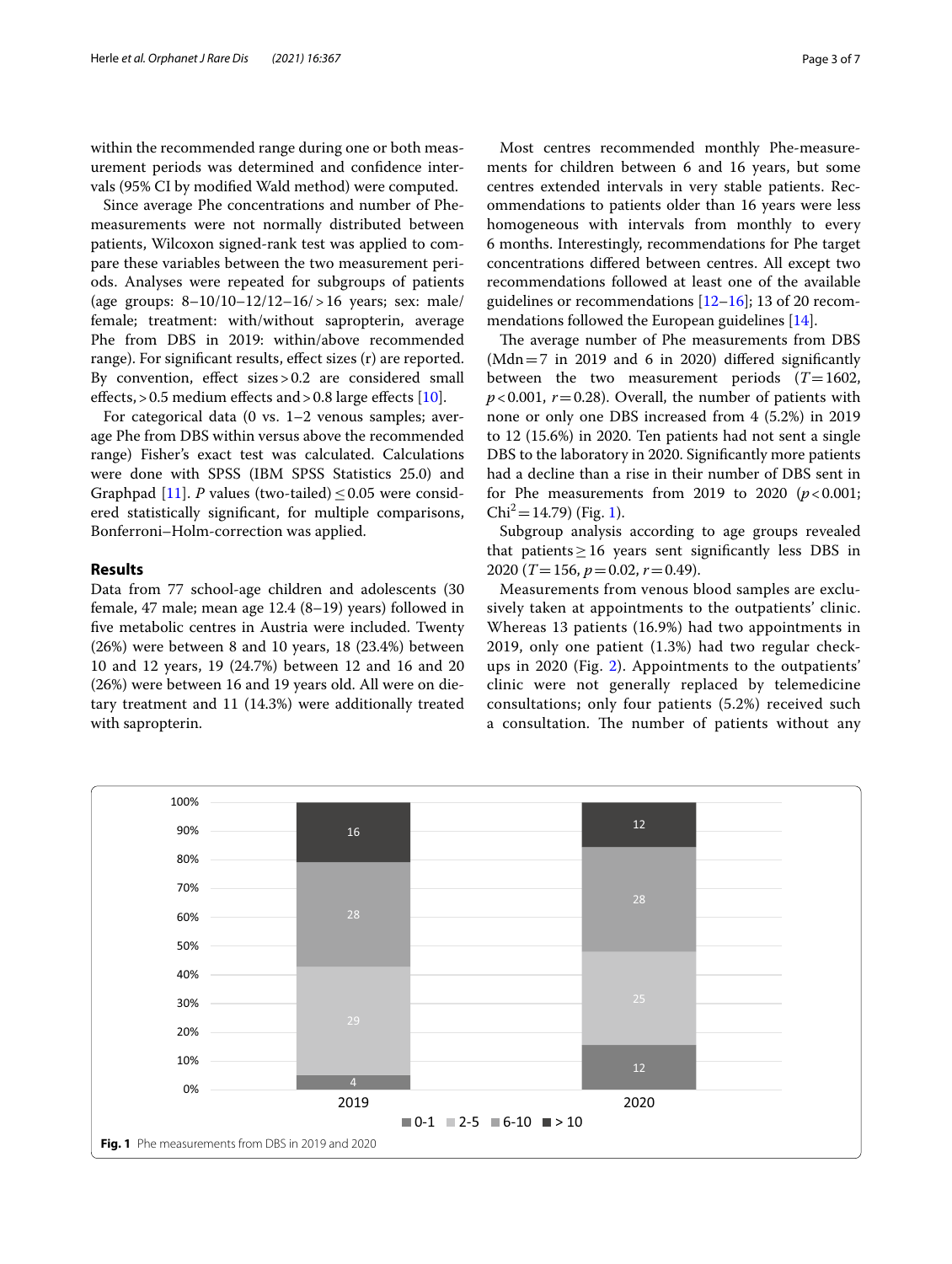

<span id="page-3-0"></span>appointment and venous blood sampling did not differ signifcantly between the two measurement periods  $(n=21, 27.3\% \text{ in } 2020, n=18, 23.4\% \text{ in } 2019; p=0.71).$ 

Median Phe concentrations from DBS sent from home ( $n=67$  patients; 424  $\mu$ mol/l in both years) and median Phe concentrations from venous blood samples  $(n=48 \text{ patients}; 472 \text{ µmol/l in } 2019 \text{ and } 478 \text{ µmol/l}$ in 2020;) did not difer signifcantly between 2019 and 2020 (Phe from DBS: *T*=782.5, *p*=1.00; Phe from venous blood samples:  $T=602.5$ ,  $p=0.88$ ).

Forty-fve patients (58.4%, 95% CI 47.3–68.8%) managed to keep their median Phe concentrations within the range recommended by their centre in 2019, 46 (59.7%, 95% CI 48.6–70.0%) in 2020 (diference not signifcant, *p*=0.23), and 38 (49.4%, 95% CI 38.5–60.3%) patients in both years (Fig. [3\)](#page-3-1).

Patients with a median Phe concentration within the recommended range in 2019 sent signifcantly less DBS in for Phe measurement (Mdn  $2019=7$ ; Mdn  $2020=5$ ;  $T=577$ ,  $p=0.01$ ,  $r=0.36$ ). Descriptively, they had higher Phe values from DBS in 2020 than in 2019, but this diference was not signifcant (Mdn 272 µmol/l in 2019 versus 375 µmol/l=in 2020, *T*=592, *p*=0.15,  $r = 0.27$ ).

In patients with a median Phe above the recommended range in 2019 the number of Phe measurements as well as the average Phe concentrations did not differ signifcantly between the two measurement periods



<span id="page-3-1"></span>(Phe-measurements:  $T=264$ ,  $p=0.49$ ; Phe concentrations:  $T = 156.5, p = 1.00$ .

Further subgroup analyses for male or female sex, and dietary only versus dietary plus sapropterin treatment revealed no association with changes in frequency of DBS-measurements and median Phe between 2019 and 2020.

#### **Discussion**

Our retrospective analysis focused on Phe concentrations, number of measurements of Phe from DBS, and number of clinical appointments including Phe assessment from venous blood samples in the year of the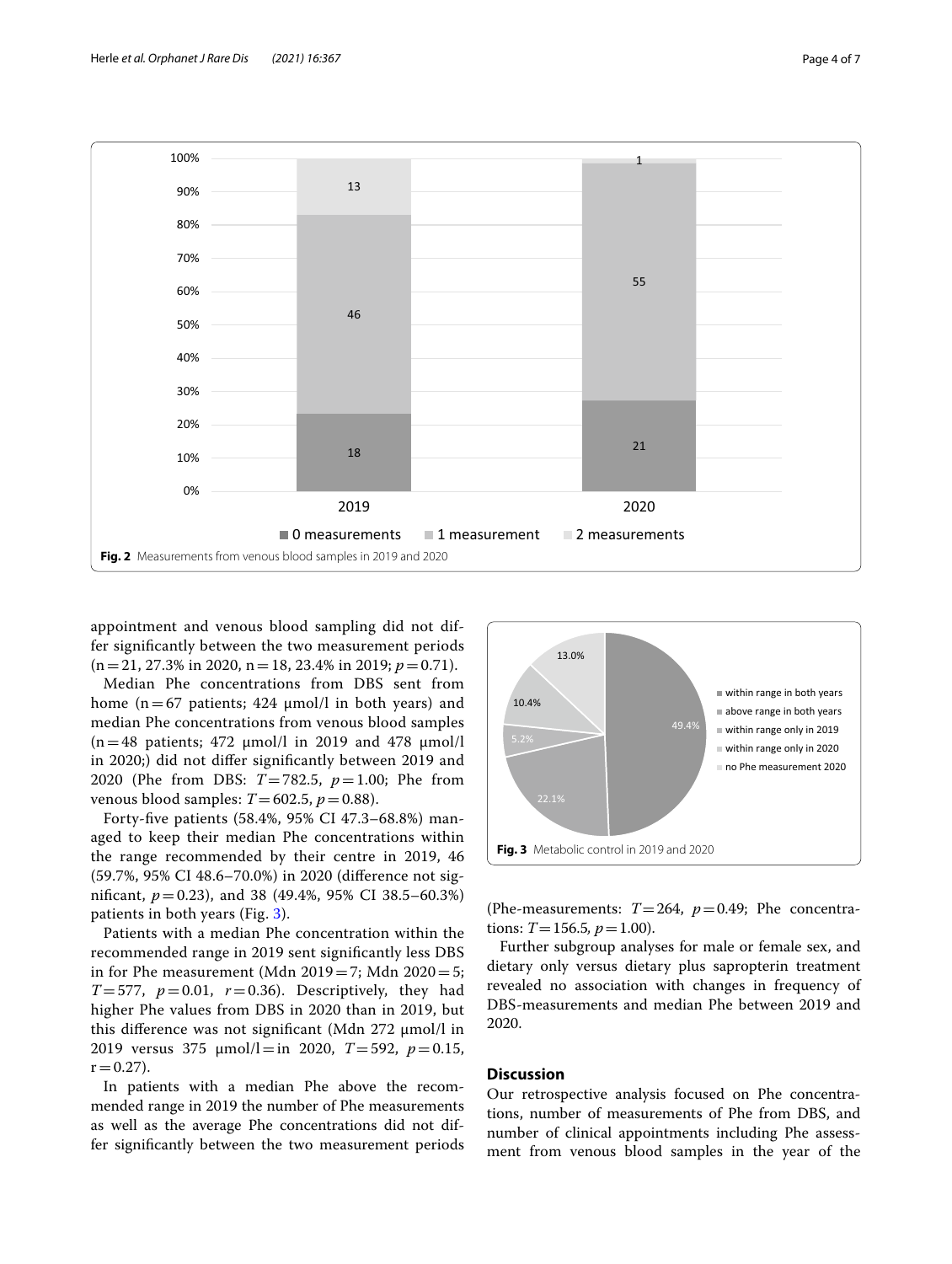pandemic compared to the year before. During the pandemic, patients had fewer appointments and, consecutively, less venous blood samples taken. This is in line with the observation that individuals with a chronic illness experienced signifcantly more cancellations of scheduled medical procedures and appointments [[8](#page-5-6)] and that both paediatric routine  $[17]$  and specific  $[18]$  $[18]$  care declined during the lockdown.

Even more prominent, though, was the efect on the low-threshold measurement of Phe from DBS. Sending DBS from home requires no further resources than a post office (which were open during lockdown) or a letterbox. Nevertheless, adherence to the recommended measurement intervals decreased signifcantly in the pandemic period. Especially adolescents over 16 years sent signifcantly less DBS in and the number of patients who had sent one or no sample at all for analysis tripled from 5.2 to 15.6%. These findings suggest that during the lockdown a proportion of our patients, especially older teenagers, lost connection to the metabolic centre.

Adherence to treatment in PKU in terms of Phe concentrations in the target range generally declines with age [ $19$ ]. The frequency of Phe measurement has not been a main target of such analyses. While most children up to 12 years have average Phe in the recommended range, only 49% of teenagers reach such good metabolic control [[20,](#page-5-16) [21\]](#page-5-17). Teens are easily lost to follow-up and may be lost forever in this vulnerable period, as the low numbers of young adults (41%) and patients>30 years old (31%) with Phe in the target range suggest [[20](#page-5-16), [21](#page-5-17)]. Especially for teens but probably for the majority of paediatric PKU patients an active, communication-seeking follow-up e.g. by low-threshold reminders sent by digital messaging services or by e-mail [\[18](#page-5-14)] as well as structured telemedicine appointments [[22–](#page-5-18)[24](#page-5-19)] would most probably have been helpful to improve adherence and patient satisfaction [[22–](#page-5-18)[25](#page-5-20)].

Telemedicine as a substitute for outpatient clinic appointment had only been established in a single centre in Austria, which ofered this service to only four PKU patients; its efects could not be quantifed. Telemedicine has only slowly been introduced into the health system. In other settings e.g. in Turkey [[22\]](#page-5-18) or in Italy [\[24](#page-5-19)] it proved to be an effective tool during the pandemic. The authors reported more Phe concentrations in the target ranges [[22](#page-5-18), [24\]](#page-5-19). Main characteristic of the systems employed here were timely measurement of and comment on Phe values from DBS with recommendations on how to proceed further [\[22\]](#page-5-18) and a complete and efective switch from in-person to remote consultations [[24](#page-5-19)]. In Austria, a generally similar system with short Phe measurement turnaround times is the established way of care for PKU patients. Phe results from DBS sent to the centre

as well as any actions to be taken are communicated to the patient/family by phone, usually by an experienced member of the metabolic team (e.g. a dietician). This system remained unafected by the pandemic situation, which may explain that patients who continued to adhere to the recommended DBS measurement intervals had stable Phe concentrations during the pandemic. Since the incoming DBS starts the process of care, this system failed for patients who stopped sending them.

Male or female sex of the patient or type of treatment (diet, medication) did not infuence the number of measurements or Phe concentrations during the pandemic. Interestingly, patients with good Phe control in 2019 sent signifcantly less DBS for analysis and tended to have higher Phe values in 2020 (yet, median values were still within the target range). We hypothesize that patients who had their disease management actions well embedded in their daily routine may have partially lost this control when everyday life changed so signifcantly during the pandemic. Beyond the mere change of everyday life, diminished adherence—especially of adolescents—may also be caused by the increased stress and emotional disturbances children and adolescents experienced during the pandemic with lockdowns and school closures. During the pandemic, adolescents reported not only more worries and fears but also feelings of overtiredness, underactivity, withdrawal and sadness [\[26\]](#page-6-0) which make active disease management in terms of sending samples less probable.

#### **Conclusion**

During the COVID-pandemic, PKU patients had less appointments and venous blood sampling for complete amino acid assessment. Some PKU patients stopped sending DBS to their metabolic centre. Those who kept up their follow-up maintained stable Phe values. We conclude that our follow-up system, which is based on DBS sent in by patients/families to trigger communication with the metabolic team, was sufficient in itself and served adherent patients well. It failed, however, to actively retrieve patients who stopped or reduced DBS measurements. Telemedicine and active contacting of patients should complement systems of care for PKU and other metabolic patients not only during but also after the pandemic.

#### **Acknowledgements**

Selina Krebs and Sophie Straßl helped with data retrieval.

#### **Authors' contributions**

MHu provided the original concept of the study, coordinated the study, organised data collection, and wrote main parts of the manuscript. MBK, DK, BG, DM, BP, JS, JZ, SSB and SBW provided data of PKU patients. MHe prepared the data for analysis, conducted the statistical analysis and wrote the respective parts of the manuscript. All authors read and approved the fnal version of the manuscript.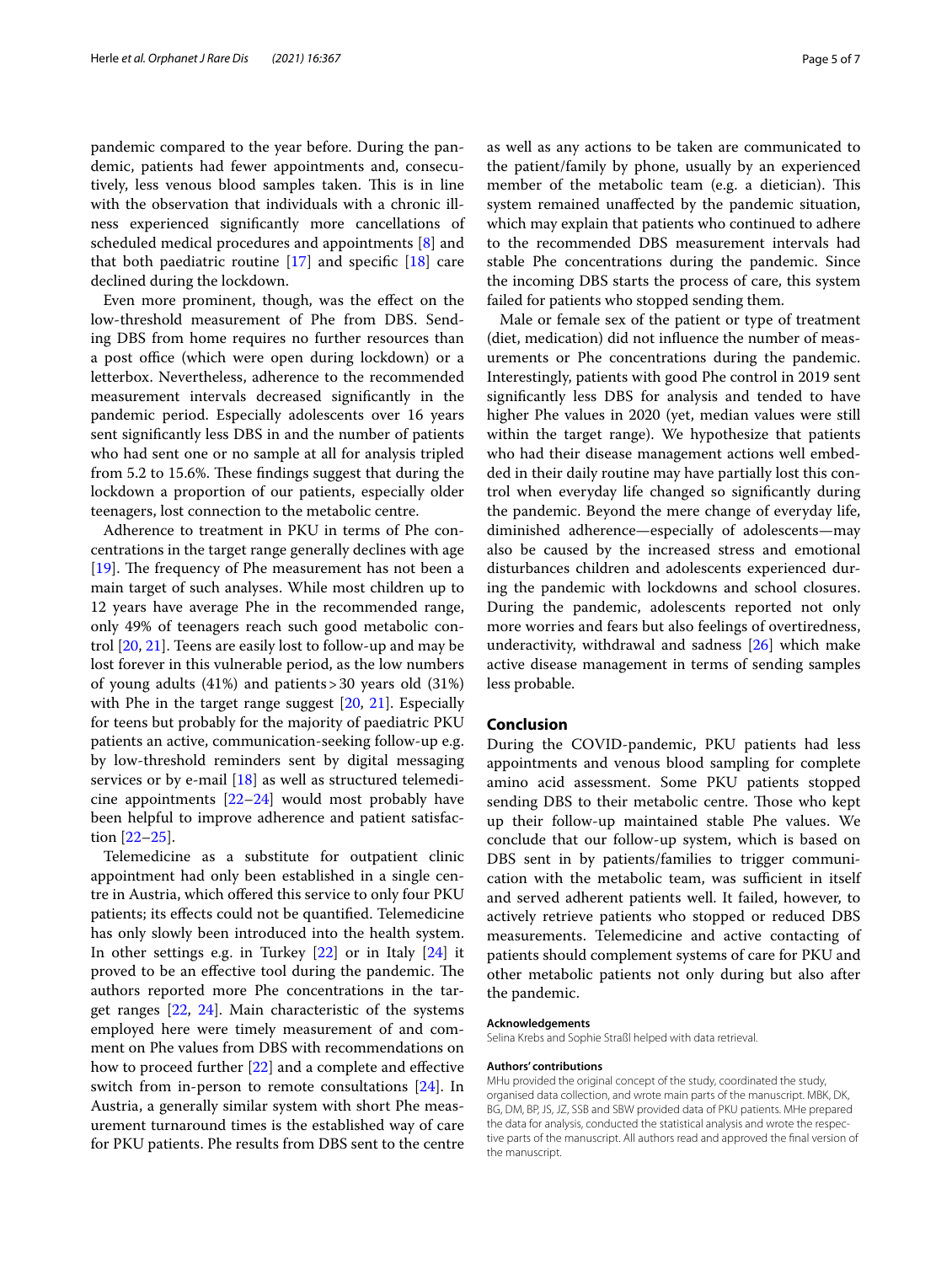#### **Funding**

This study had no specifc funding.

#### **Availability of data and materials**

Please contact author for data requests.

#### **Declarations**

#### **Ethics approval and consent to participate**

This study used retrospective anonymised data only. Ethics approval and consent to participate were not necessary to be obtained.

#### **Consent for publication**

Not applicable.

#### **Competing interests**

The authors of this manuscript declare no competing interests but disclose the following: MHu has received research grants from Nutricia Metabolics and consultancy honoraria from SOBI, Aeglea, Shire, Sanof, and Orphan Europe. SSB has received research grants from Nutricia Metabolics and consultancy honoraria from Nutricia Metabolics and Dr. Schär. MHe, MBK, DK, BG, DM, BP, JS, JZ and SBW have nothing to disclose related to the contents of this study.

#### **Author details**

<sup>1</sup> Department of Pediatrics and Adolescent Medicine, Division of Pediatric Pulmonology, Allergology and Endocrinology, Medical University of Vienna, Vienna, Austria. <sup>2</sup> Department of Pediatrics and Adolescent Medicine, Division of General Pediatrics, Medical University of Graz, Graz, Austria. <sup>3</sup>Department of Pediatrics I, Inherited Metabolic Disorders, Medical University of Innsbruck, Innsbruck, Austria. <sup>4</sup>University Children's Hospital Salzburg, Paracelsus Medical University, Salzburg, Austria. <sup>5</sup> Amalia Children's Hospital, Radboudumc, Nijmegen, The Netherlands. <sup>6</sup> Division of Metabolism and Children's Research Center, University Children's Hospital Zürich, Zürich, Switzerland. <sup>7</sup> Department of Paediatrics, Landeskrankenhaus Bregenz, Carl‑Pedenz‑Str. 2, 6900 Bregenz, Austria.

# Received: 2 July 2021 Accepted: 12 August 2021

#### **References**

- <span id="page-5-0"></span>1. Gersting SW, Kemter KF, Staudigl M, Messing DD, Danecka MK, Lagler FB, Sommerhoff CP, Roscher AA, Muntau AC. Loss of function in phenylketonuria is caused by impaired molecular motions and conformational instability. Am J Hum Genet. 2008;83(1):5–17.
- <span id="page-5-1"></span>2. <http://www.biopku.org/home/pah.asp>. Accessed 9 Dec 2020.
- <span id="page-5-2"></span>Longo N, Dimmock D, Levy H, et al. Evidence- and consensus-based recommendations for the use of pegvaliase in adults with phenylketonuria. Genet Med. 2019;21(8):1851–67. [https://doi.org/10.1038/](https://doi.org/10.1038/s41436-018-0403-z) [s41436-018-0403-z](https://doi.org/10.1038/s41436-018-0403-z).
- <span id="page-5-3"></span>4. [https://de.wikipedia.org/wiki/COVID-19-Pandemie\\_in\\_%C3%96sterreich.](https://de.wikipedia.org/wiki/COVID-19-Pandemie_in_%C3%96sterreich) Accessed 14 April 2021.
- 5. Ashikkali L, Carroll W, Johnson C. The indirect impact of COVID-19 on child health. Paediatr Child Health (Oxford). 2020;30(12):430–7. [https://](https://doi.org/10.1016/j.paed.2020.09.004) [doi.org/10.1016/j.paed.2020.09.004](https://doi.org/10.1016/j.paed.2020.09.004).
- <span id="page-5-4"></span>6. Conlon C, McDonnell T, Barrett M, Cummins F, Deasy C, Hensey C, McAulife E, Nicholson E. The impact of the COVID-19 pandemic on child health and the provision of Care in Paediatric Emergency Departments: a qualitative study of frontline emergency care staf. BMC Health Serv Res. 2021;21(1):279. [https://doi.org/10.1186/s12913-021-06284-9.PMID:33766](https://doi.org/10.1186/s12913-021-06284-9.PMID:33766026;PMCID:PMC7993902) [026;PMCID:PMC7993902.](https://doi.org/10.1186/s12913-021-06284-9.PMID:33766026;PMCID:PMC7993902)
- <span id="page-5-5"></span>7. Elmonem MA, Belanger-Quintana A, Bordugo A, Boruah R, Cortès-Saladelafont E, Endrakanti M, Giraldo P, Grünert SC, Gupta N, Kabra M, Knerr I, Krämer J, Kuster A, Levtchenko E, Ngu LH, Rovira-Remisa MM, Sass JO, Sykut-Cegielska J, Tummolo A, van den Heuvel LP. The impact of COVID-19 pandemic on the diagnosis and management of inborn errors of metabolism: a global perspective. Mol Genet Metab. 2020;131(3):285–8. <https://doi.org/10.1016/j.ymgme.2020.09.004>.
- <span id="page-5-6"></span>8. Topriceanu CC, Wong A, Moon JC, Hughes AD, Bann D, Chaturvedi N, Patalay P, Conti G, Captur G. Evaluating access to health and care services during lockdown by the COVID-19 survey in fve UK national longitudinal studies. BMJ Open. 2021;11(3): e045813. [https://doi.org/10.1136/bmjop](https://doi.org/10.1136/bmjopen-2020-045813) [en-2020-045813](https://doi.org/10.1136/bmjopen-2020-045813).
- <span id="page-5-7"></span>9. D'Onofrio L, Pieralice S, Maddaloni E, Mignogna C, Sterpetti S, Coraggio L, Luordi C, Guarisco G, Leto G, Leonetti F, Manfrini S, Buzzetti R. Efects of the COVID-19 lockdown on glycaemic control in subjects with type 2 diabetes: the glycalock study. Diabetes Obes Metab. 2021. [https://doi.](https://doi.org/10.1111/dom.14380) [org/10.1111/dom.14380](https://doi.org/10.1111/dom.14380).
- <span id="page-5-8"></span>10. Cohen J. Statistical power analysis for the behavioral sciences. In: Second Edition. Lawrence Erlbaum Associates, Publishers; 1988
- <span id="page-5-9"></span>11. <https://www.graphpad.com/quickcalcs/>. Accessed May 2021.
- <span id="page-5-10"></span>12. APS Empfehlungen. [http://www.aps-med.de/site/store/recommenda](http://www.aps-med.de/site/store/recommendations/Therapy_of_patients_with_Phenylketonuria%20_DE.pdf) [tions/Therapy\\_of\\_patients\\_with\\_Phenylketonuria%20\\_DE.pdf](http://www.aps-med.de/site/store/recommendations/Therapy_of_patients_with_Phenylketonuria%20_DE.pdf). Accessed 22 April 2020.
- 13. Ballhausen D, Baumgartner M, Bonafé L, et al. Empfehlungen für die Behandlung der Phenylketonurie und Hyperphenylalaninämie. Paediatrica. 2006;17:2.
- <span id="page-5-12"></span>14. van Wegberg AMJ, MacDonald A, Ahring K, et al. The complete European guidelines on phenylketonuria: diagnosis and treatment. Orphanet J Rare Dis. 2017;12:162.
- 15. MacDonald A, van Wegberg AMJ, Ahring K, et al. PKU dietary handbook to accompany PKU guidelines [published correction appears in Orphanet J Rare Dis. 2020 Sep 1;15(1):230]. Orphanet J Rare Dis. 2020;15(1):171. [https://doi.org/10.1186/s13023-020-01391-y.](https://doi.org/10.1186/s13023-020-01391-y)
- <span id="page-5-11"></span>16. Vockley J, Andersson HC, Antshel KM, et al. Phenylalanine hydroxylase defciency: diagnosis and management guideline. Genet Med. 2014;16:188–200.
- <span id="page-5-13"></span>17. Somekh I, Somech R, Pettoello-Mantovani M, Somekh E. Changes in routine pediatric practice in light of coronavirus 2019 (COVID-19). J Pediatr. 2020;224:190–3.<https://doi.org/10.1016/j.jpeds.2020.05.053>.
- <span id="page-5-14"></span>18. Kendzerska T, Zhu DT, Gershon AS, Edwards JD, Peixoto C, Robillard R, Kendall CE. The effects of the health system response to the COVID-19 pandemic on chronic disease management: a narrative review. Risk Manag Healthc Policy. 2021;15(14):575–84. [https://doi.org/10.2147/RMHP.](https://doi.org/10.2147/RMHP.S293471) [S293471](https://doi.org/10.2147/RMHP.S293471).
- <span id="page-5-15"></span>19. Beghini M, Resch FJ, Möslinger D, Konstantopoulou V, Karall D, Scholl-Bürgi S, Brunner-Krainz M, Plecko B, Spenger J, Kautzky-Willer A, Scherer T, Hufgard-Leitner M. Project, "Backtoclinic I": an overview on the state of care of adult PKU patients in Austria. Mol Genet Metab. 2021. [https://doi.](https://doi.org/10.1016/j.ymgme.2021.05.00) [org/10.1016/j.ymgme.2021.05.00.](https://doi.org/10.1016/j.ymgme.2021.05.00)
- <span id="page-5-16"></span>20. Jurecki ER, Cederbaum S, Kopesky J, Perry K, Rohr F, Sanchez-Valle A, Viau KS, Sheinin MY, Cohen-Pfefer JL. Adherence to clinic recommendations among patients with phenylketonuria in the United States. Mol Genet Metab. 2017;120(3):190–7.<https://doi.org/10.1016/j.ymgme.2017.01.001> (**Epub 2017 Jan 6 PMID: 28162992**).
- <span id="page-5-17"></span>21. Peres M, Almeida MF, Pinto ÉJ, Carmona C, Rocha S, Guimas A, Ribeiro R, Martins E, Bandeira A, MacDonald A, Rocha JC. Implementing a transition program from paediatric to adult services in phenylketonuria: results after two years of follow-up with an adult team. Nutrients. 2021;13(3):799. [https://doi.org/10.3390/nu13030799.PMID:33671057;PMCID:PMC80](https://doi.org/10.3390/nu13030799.PMID:33671057;PMCID:PMC8001271) [01271](https://doi.org/10.3390/nu13030799.PMID:33671057;PMCID:PMC8001271).
- <span id="page-5-18"></span>22. Zubarioglu T, Hopurcuoglu D, Uygur E, Ahmadzada S, Oge-Enver E, Isat E, Cansever MS, Kiykim E, Aktuglu-Zeybek C. The impact of telemedicine for monitoring and treatment of phenylketonuria patients on metabolic outcome during coronavirus disease-19 outbreak. Telemed J e-Health. 2021.<https://doi.org/10.1089/tmj.2020.0569>.
- 23. Parise M, Tartaglione L, Cutruzzolà A, Maiorino MI, Esposito K, Pitocco D, Gnasso A, Irace C. Teleassistance for patients with type 1 diabetes during the COVID-19 pandemic: results of a pilot study. J Med Internet Res. 2021;23(4): e24552.<https://doi.org/10.2196/24552>(**PMID: 33769945**).
- <span id="page-5-19"></span>24. Rovelli V, Zuvadelli J, Ercoli V, Montanari C, Paci S, Dionigi AR, Scopari A, Salvatici E, Cefalo G, Banderali G. PKU and COVID19: how the pandemic changed metabolic control. Mol Genet Metab Rep. 2021;27:100759. <https://doi.org/10.1016/j.ymgmr.2021.100759>.
- <span id="page-5-20"></span>25. Kanc K, Komel J, Kos M, Wagner J. H(ome)bA1c testing and telemedicine: high satisfaction of people with diabetes for diabetes management during COVID-19 lockdown. Diabetes Res Clin Pract. 2020;166:108285. <https://doi.org/10.1016/j.diabres.2020.108285>.